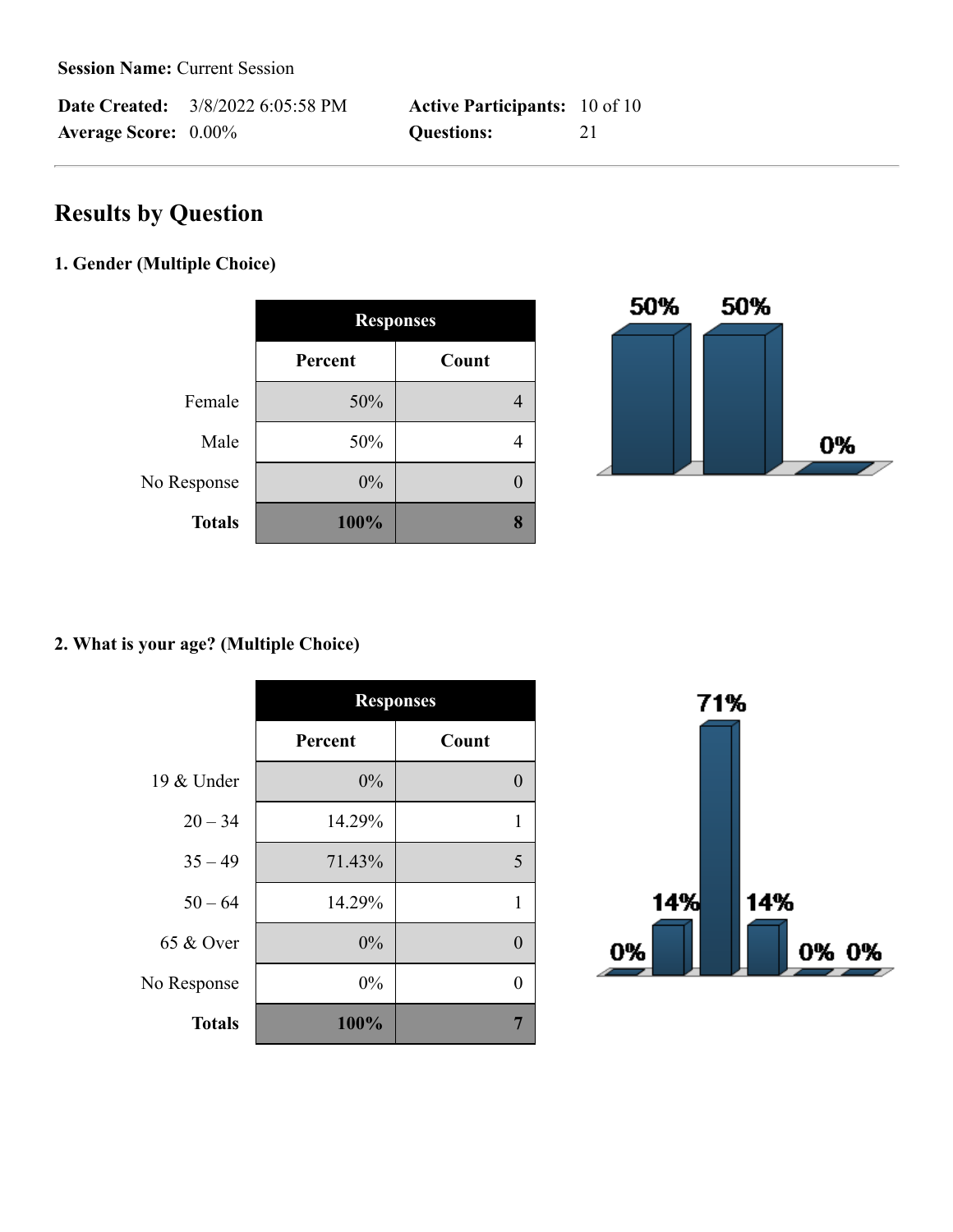# **3. What is your race/ethnicity? (Multiple Choice)**

|                                              | <b>Responses</b> |                |
|----------------------------------------------|------------------|----------------|
|                                              | Percent          | Count          |
| White or European<br>American                | 28.57%           | $\overline{2}$ |
| <b>Black or African</b><br>American          | 71.43%           | 5              |
| Hispanic or Latino                           | 0%               | $\overline{0}$ |
| Asian                                        | 0%               | 0              |
| Native<br>Hawaiian/Other<br>Pacific Islander | 0%               | $\theta$       |
| Two or more races                            | 0%               | $\overline{0}$ |
| Another race not<br>listed                   | 0%               | $\Omega$       |
| <b>Totals</b>                                | 100%             | 7              |

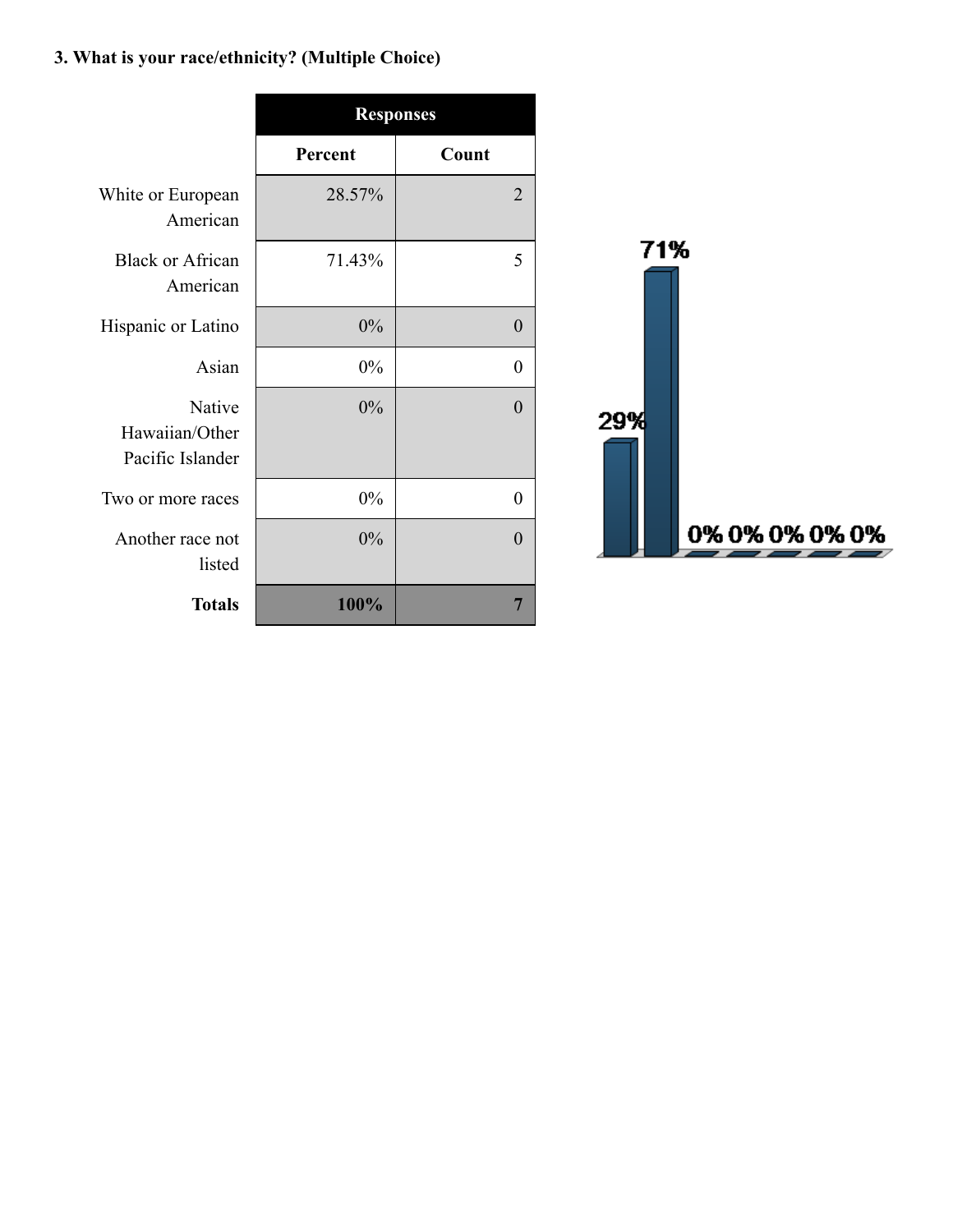# **4. What is your zip code? (Multiple Choice)**

|                               | <b>Responses</b> |                  |
|-------------------------------|------------------|------------------|
|                               | Percent          | Count            |
| 23605                         | $0\%$            | $\boldsymbol{0}$ |
| 23651                         | $0\%$            | $\boldsymbol{0}$ |
| 23661                         | 14.29%           | $\mathbf{1}$     |
| 23663                         | 14.29%           | $\mathbf{1}$     |
| 23664                         | $0\%$            | $\boldsymbol{0}$ |
| 23665                         | $0\%$            | $\boldsymbol{0}$ |
| 23666                         | $0\%$            | $\boldsymbol{0}$ |
| 23669                         | 71.43%           | 5                |
| Outside Hampton/not<br>listed | $0\%$            | $\boldsymbol{0}$ |
| <b>Totals</b>                 | 100%             | 7                |



#### **5. Competitive Wage Increases – Preference (Multiple Choice)**

|               | <b>Responses</b> |       |
|---------------|------------------|-------|
|               | Percent          | Count |
| 3%            | 0%               |       |
| 4%            | 0%               |       |
| $5\%$         | 85.71%           |       |
| 6%            | 14.29%           |       |
| <b>Totals</b> | 100%             |       |

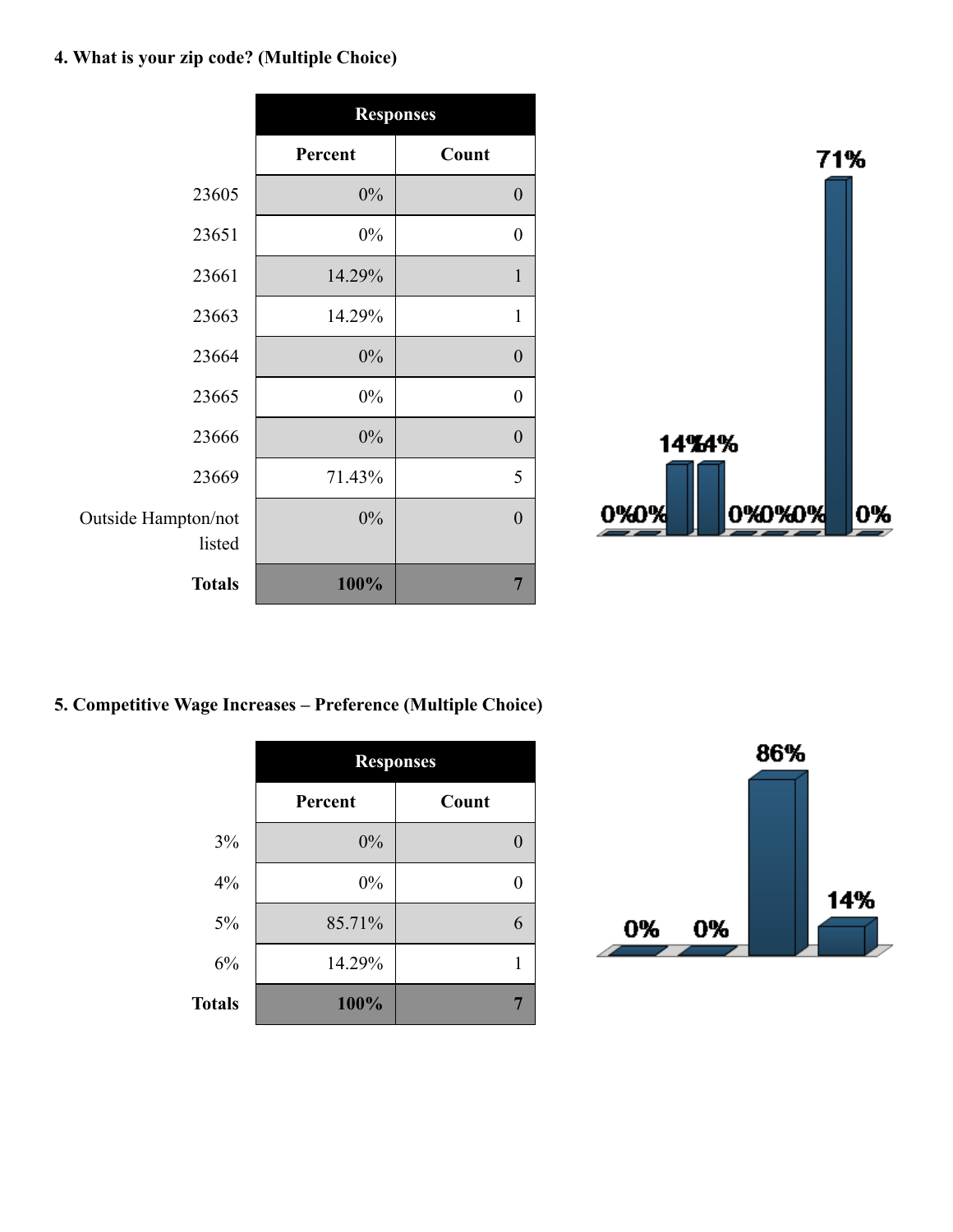# **6. Minimum Wage Amount – Preference (Multiple Choice)**

|               | <b>Responses</b> |       |
|---------------|------------------|-------|
|               | Percent          | Count |
| \$12.00/hr    | 0%               |       |
| \$13.00/hr    | 42.86%           |       |
| \$15.00/hr    | 57.14%           |       |
| \$16.33/hr    | 0%               |       |
| <b>Totals</b> | 100%             |       |



#### **7. Public Safety Range Adjustments (Multiple Choice)**

|               | <b>Responses</b> |       |
|---------------|------------------|-------|
|               | Percent          | Count |
| Tier 1        | 57.14%           |       |
| Tier 2        | 42.86%           |       |
| Tier 3        | $0\%$            |       |
| <b>Totals</b> | 100%             |       |

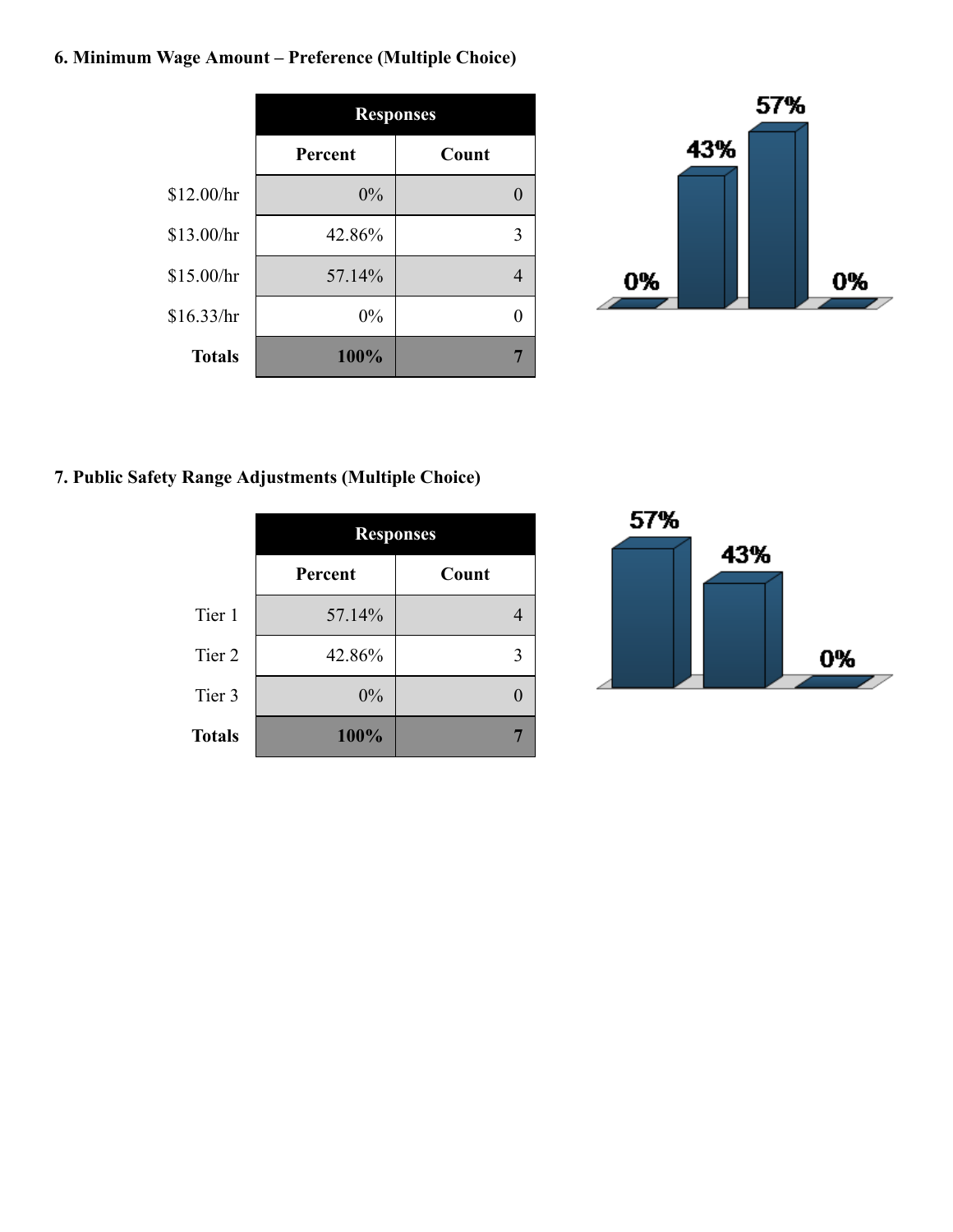#### **8. Civilian Targeted Range Adjustments (Multiple Choice)**

|               | <b>Responses</b> |       |
|---------------|------------------|-------|
|               | Percent          | Count |
| Tier 1        | 57.14%           |       |
| Tier 2        | 42.86%           | 3     |
| Tier 3        | 0%               |       |
| <b>Totals</b> | 100%             |       |



#### **9. Eliminate Fees for Online Payments (Multiple Choice)**

|               | <b>Responses</b> |       |
|---------------|------------------|-------|
|               | Percent          | Count |
| Tier 1        | 75%              |       |
| Tier 2        | 12.5%            |       |
| Tier 3        | 12.5%            |       |
| <b>Totals</b> | 100%             |       |



#### **10. New Staffing Recommendation (Multiple Choice)**

|               | <b>Responses</b> |       |
|---------------|------------------|-------|
|               | Percent          | Count |
| Tier 1        | 0%               |       |
| Tier 2        | 100%             | 5     |
| Tier 3        | 0%               |       |
| <b>Totals</b> | 100%             |       |

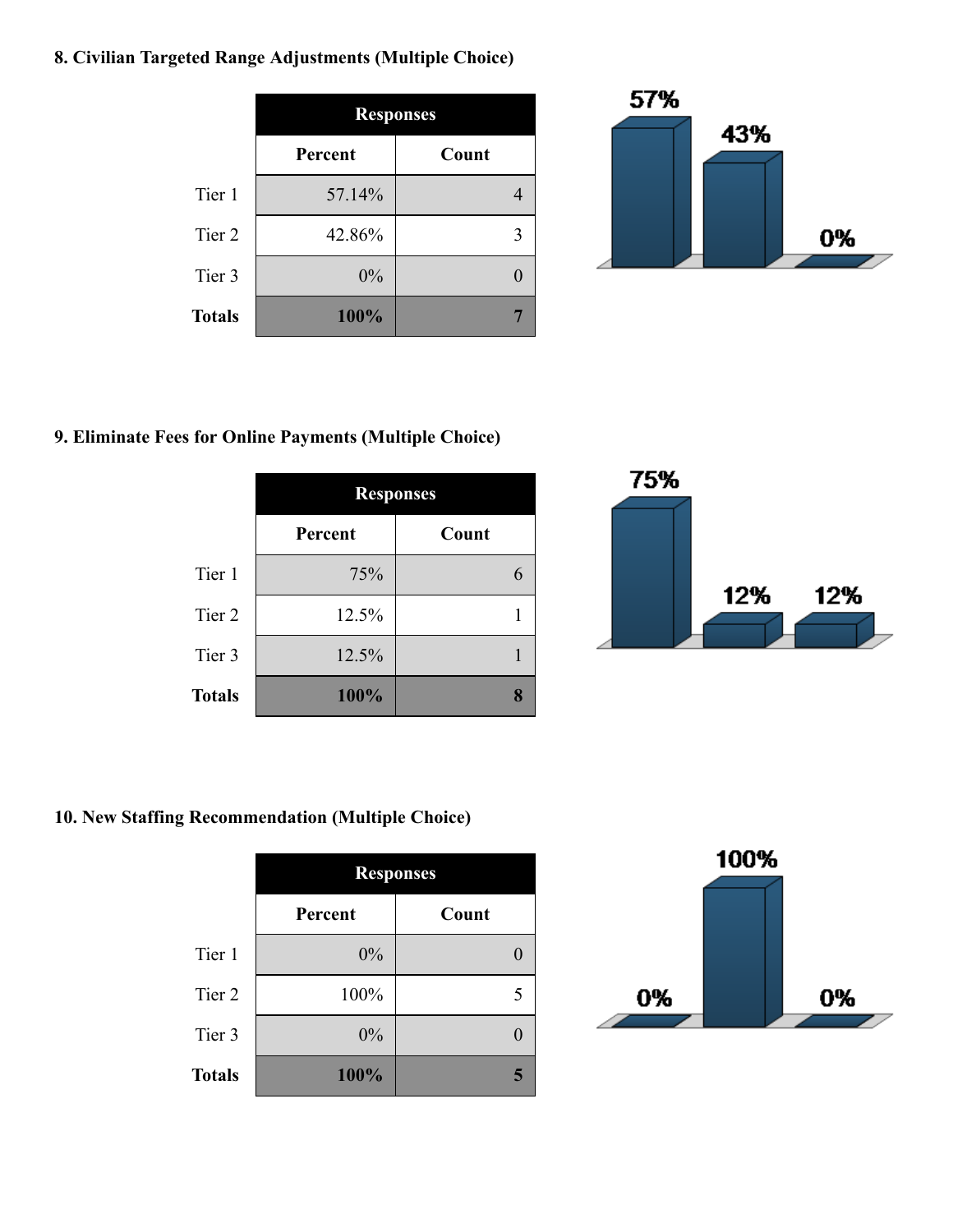#### **11. New Staffing Recommendation (Multiple Choice)**

|                   | <b>Responses</b> |       |
|-------------------|------------------|-------|
|                   | Percent          | Count |
| Tier 1            | 14.29%           |       |
| Tier <sub>2</sub> | 85.71%           |       |
| Tier 3            | 0%               |       |
| <b>Totals</b>     | 100%             |       |



#### **12. Parks Maintenance (Multiple Choice)**

|               | <b>Responses</b> |       |
|---------------|------------------|-------|
|               | Percent          | Count |
| Tier 1        | 62.5%            |       |
| Tier 2        | 25%              | 2     |
| Tier 3        | 12.5%            |       |
| <b>Totals</b> | 100%             |       |



#### **13. Special Events (Multiple Choice)**

|               | <b>Responses</b> |       |
|---------------|------------------|-------|
|               | Percent          | Count |
| Tier 1        | 50%              |       |
| Tier 2        | 37.5%            | 3     |
| Tier 3        | 12.5%            |       |
| <b>Totals</b> | 100%             |       |

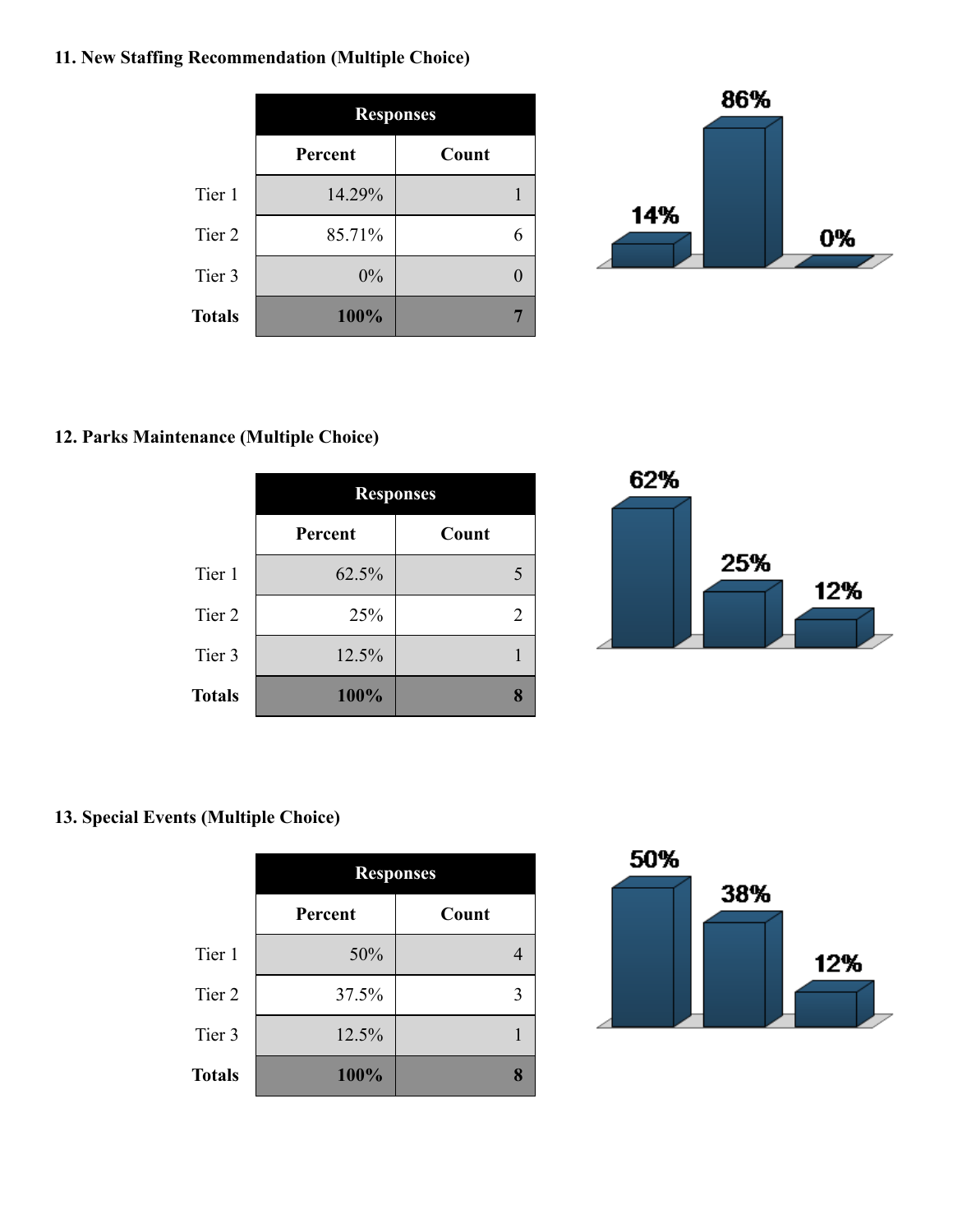#### **14. School Grounds Maintenance (Multiple Choice)**

|               | <b>Responses</b> |       |
|---------------|------------------|-------|
|               | Percent          | Count |
| Tier 1        | 75%              |       |
| Tier 2        | 12.5%            |       |
| Tier 3        | 12.5%            |       |
| <b>Totals</b> | 100%             |       |



#### **15. Enhanced Right-of-Way Maintenance (Multiple Choice)**

|               | <b>Responses</b> |                |
|---------------|------------------|----------------|
|               | Percent          | Count          |
| Tier 1        | 25%              | $\overline{2}$ |
| Tier 2        | 75%              |                |
| Tier 3        | 0%               |                |
| <b>Totals</b> | 100%             |                |



#### **16. Youth Summer Employment Expansion (Multiple Choice)**

|               | <b>Responses</b> |       |
|---------------|------------------|-------|
|               | Percent          | Count |
| Tier 1        | 75%              |       |
| Tier 2        | 12.5%            |       |
| Tier 3        | 12.5%            |       |
| <b>Totals</b> | 100%             |       |

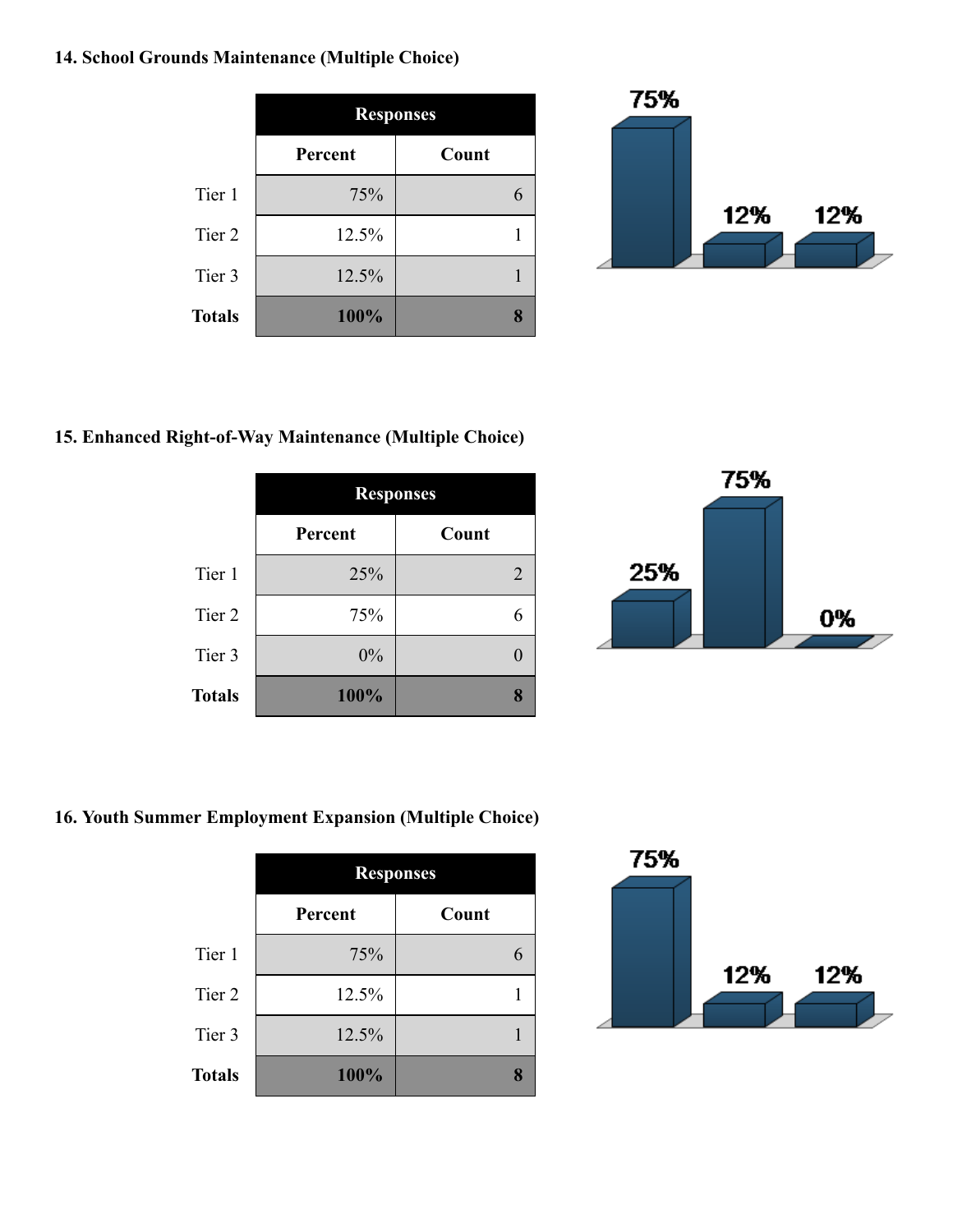#### **17. EMS Personnel (Multiple Choice)**

|                   | <b>Responses</b> |       |
|-------------------|------------------|-------|
|                   | Percent          | Count |
| Tier 1            | 62.5%            |       |
| Tier <sub>2</sub> | 37.5%            | 3     |
| Tier 3            | 0%               |       |
| <b>Totals</b>     | 100%             |       |



#### **18. Enhanced Take Home Car Program (Multiple Choice)**

|               | <b>Responses</b> |       |
|---------------|------------------|-------|
|               | Percent          | Count |
| Tier 1        | 37.5%            |       |
| Tier 2        | 62.5%            |       |
| Tier 3        | 0%               |       |
| <b>Totals</b> | 100%             |       |



#### **19. Enhanced Code Enforcement (Multiple Choice)**

|               | <b>Responses</b> |       |
|---------------|------------------|-------|
|               | Percent          | Count |
| Tier 1        | 11.11%           |       |
| Tier 2        | 77.78%           |       |
| Tier 3        | 11.11%           |       |
| <b>Totals</b> | 100%             |       |